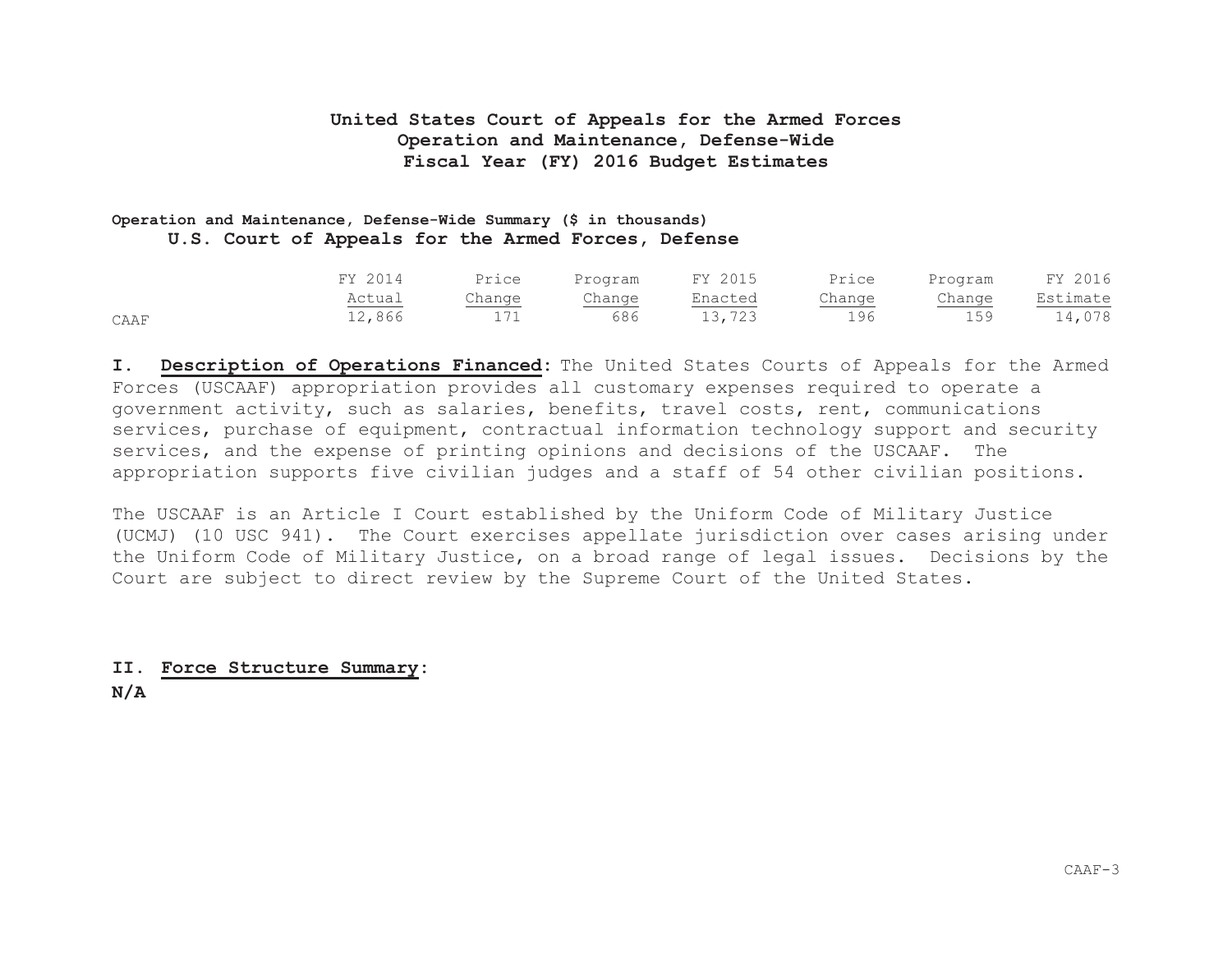|                     |         |               |        | Congressional Action |              |         |          |
|---------------------|---------|---------------|--------|----------------------|--------------|---------|----------|
|                     | FY 2014 | <b>Budget</b> |        |                      |              | Current | FY 2016  |
| A. BA Subactivities | Actual  | Request       | Amount | Percent              | Appropriated | Enacted | Estimate |
| CAAF                | 12,866  | 13,723        |        | 0.0                  | 13,723       | 13,723  | 14,078   |
| Total               | 12,866  | 13,723        |        | 0.0                  | 13,723       | 13,723  | 14,078   |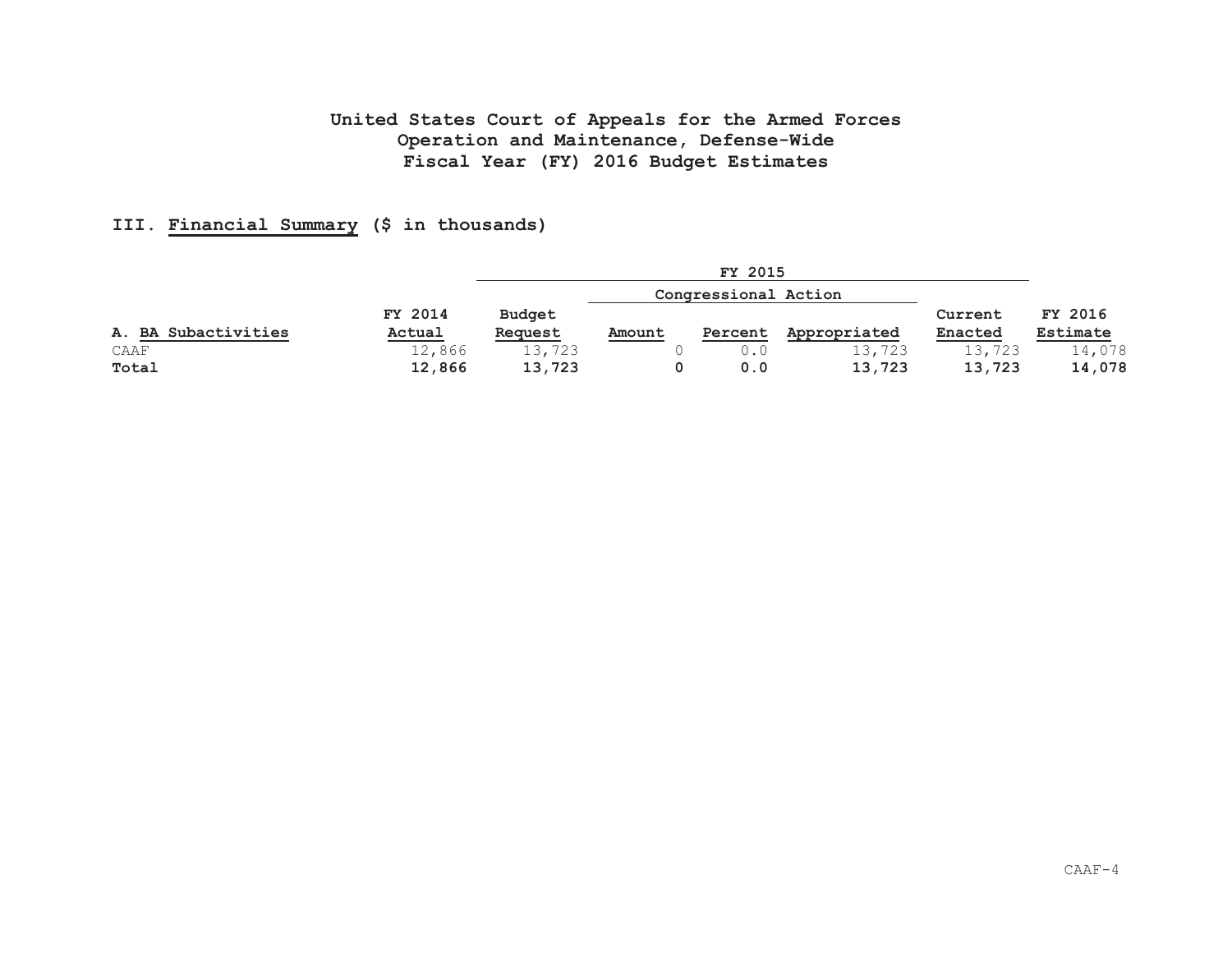|                                                | Change | Change                          |
|------------------------------------------------|--------|---------------------------------|
| B. Reconciliation Summary                      |        | FY 2015/FY 2015 FY 2015/FY 2016 |
| Baseline Funding                               | 13,723 | 13,723                          |
| Congressional Adjustments (Distributed)        |        |                                 |
| Congressional Adjustments (Undistributed)      |        |                                 |
| Adjustments to Meet Congressional Intent       |        |                                 |
| Congressional Adjustments (General Provisions) |        |                                 |
| Subtotal Appropriated Amount                   | 13,723 |                                 |
| Fact-of-Life Changes (2015 to 2015 Only)       |        |                                 |
| Subtotal Baseline Funding                      | 13,723 |                                 |
| Supplemental                                   |        |                                 |
| Reprogrammings                                 |        |                                 |
| Price Changes                                  |        | 196                             |
| Functional Transfers                           |        |                                 |
| Program Changes                                |        | 159                             |
| Current Estimate                               | 13,723 | 14,078                          |
| Less: Wartime Supplemental                     |        |                                 |
| Normalized Current Estimate                    | 13,723 |                                 |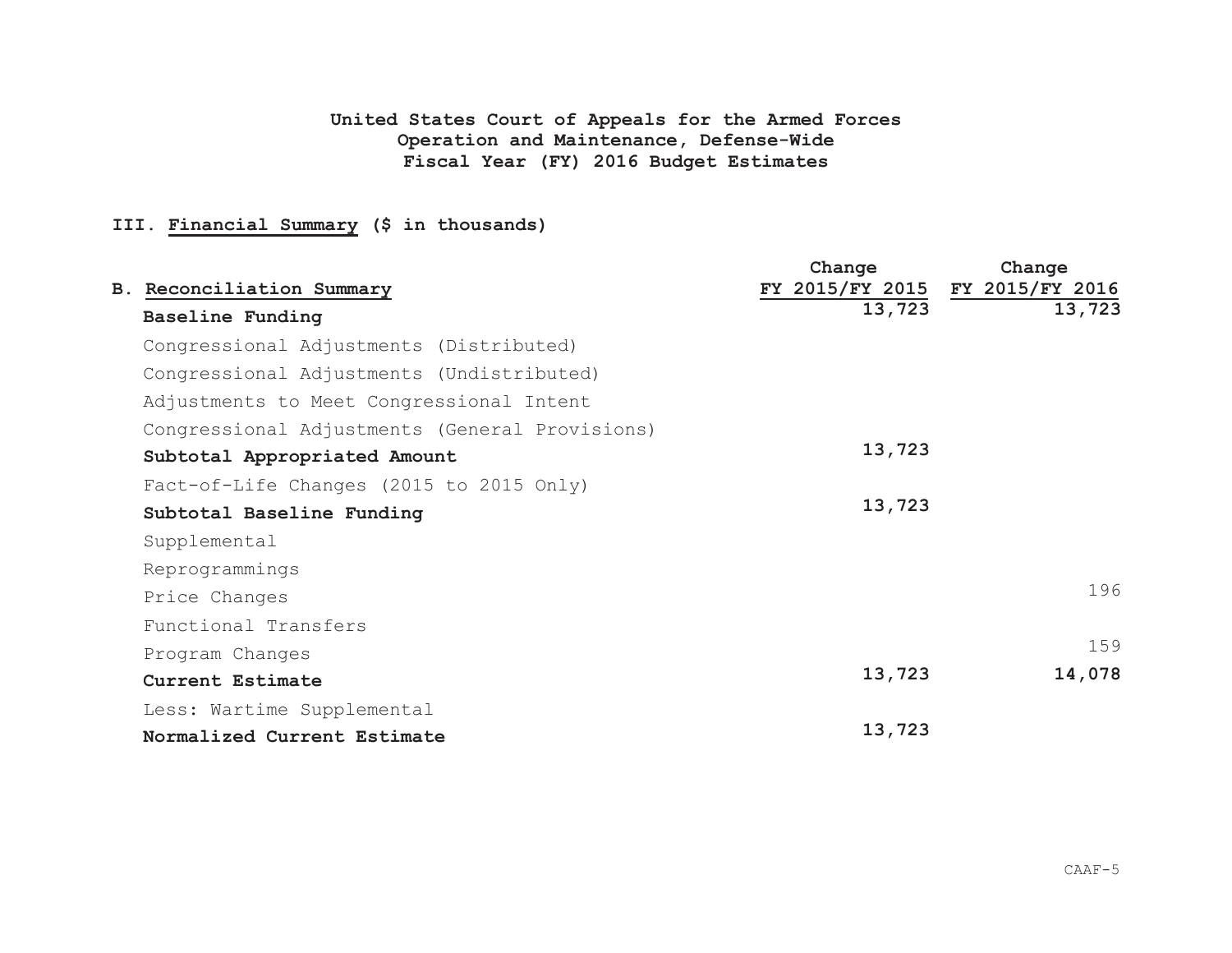| C. Reconciliation of Increases and Decreases                | Amount | Totals |
|-------------------------------------------------------------|--------|--------|
| FY 2015 President's Budget Request (Amended, if applicable) |        | 13,723 |
| 1. Congressional Adjustments                                |        |        |
| a. Distributed Adjustments                                  |        |        |
| b. Undistributed Adjustments                                |        |        |
| c. Adjustments to Meet Congressional Intent                 |        |        |
| d. General Provisions                                       |        |        |
| FY 2015 Appropriated Amount                                 |        | 13,723 |
| 2. War-Related and Disaster Supplemental Appropriations     |        |        |
| 3. Fact-of-Life Changes                                     |        |        |
| FY 2015 Baseline Funding                                    |        | 13,723 |
| 4. Reprogrammings (Requiring 1415 Actions)                  |        |        |
| Revised FY 2015 Estimate                                    |        | 13,723 |
| 5. Less: Item 2, War-Related and Disaster Supplemental      |        |        |
| Appropriations and Item 4, Reprogrammings                   |        |        |
| FY 2015 Normalized Current Estimate                         |        | 13,723 |
| 6. Price Change                                             |        | 196    |
| 7. Functional Transfers                                     |        |        |
| 8. Program Increases                                        |        | 262    |
| a. Annualization of New FY 2015 Program                     |        |        |
| b. One-Time FY 2016 Increases                               |        |        |
| 1) Additional compensable day is added for FY 2016.         | 31     |        |
| The number of paid work days changes from 261 in FY 2015    |        |        |
| to 262 in FY 2016. (FY 2015 Baseline: \$8,100 thousand;     |        |        |
| $FTEs + 0)$                                                 |        |        |
| c. Program Growth in FY 2016                                |        |        |
| 1) Other Purchases. Increase includes rental payments       | 80     |        |
| $(FY 2015 baseline: $1,200 thousand; FTEs +0)$<br>to GSA.   |        |        |
| 2) Other Purchases. Increase includes purchases for         | 78     |        |
| force protection and other services.<br>(FY 2015            |        |        |
| baseline: $$2,382$ thousand; FTEs +0)                       |        |        |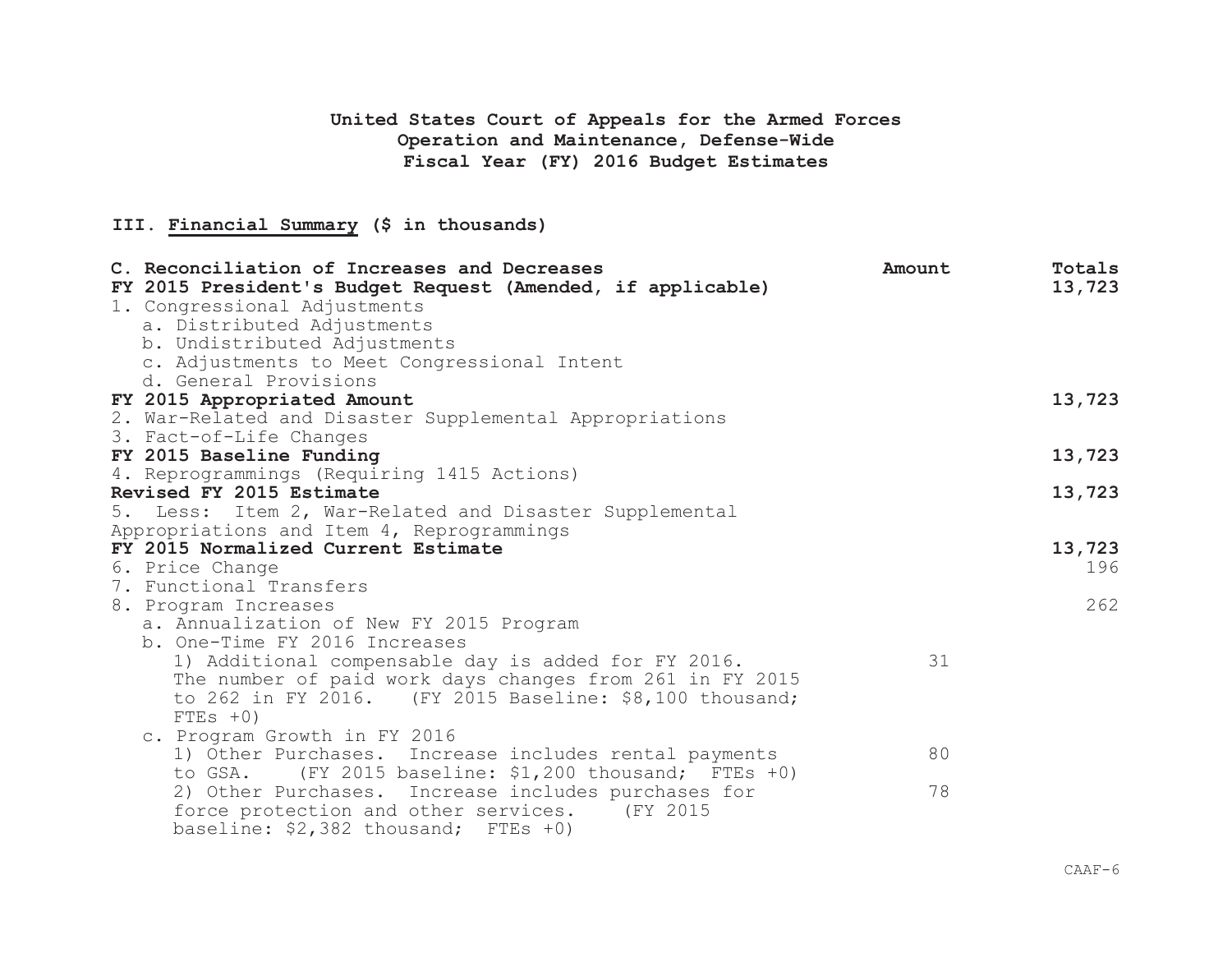| C. Reconciliation of Increases and Decreases                                    | Amount | Totals |
|---------------------------------------------------------------------------------|--------|--------|
| 3) Civilian Compensation. Reflecting changes to                                 | 70     |        |
| workforce composition, e.g. step increase, within grade                         |        |        |
| increase, and related personnel actions.<br>(FY 2015)                           |        |        |
| baseline: \$8,100 thousand; FTEs +0)                                            |        |        |
| 4) Travel. Increase includes estimates in airlines,                             | 3      |        |
| hotel and other travel costs. (FY 2015 baseline; \$66                           |        |        |
| thousand; $FTEs + 0)$                                                           |        |        |
| 9. Program Decreases                                                            |        | $-103$ |
| a. Annualization of FY 2015 Program Decreases                                   |        |        |
| b. One-Time FY 2015 Increases                                                   |        |        |
| c. Program Decreases in FY 2016                                                 |        |        |
| 1) Other Purchases. Decreases include: Supplies &                               | $-103$ |        |
| Materials $(\frac{5}{7k})$ ; FSRM Contracts $(\frac{5}{8} - 88k)$ ; Equipment   |        |        |
| Purchases $(\frac{5}{2k})$ ; and IT Contract Support $(\frac{5}{6} - 6k)$ . (FY |        |        |
| 2015 baseline; \$1,736 thousand; FTEs +0)                                       |        |        |
| FY 2016 Budget Request                                                          |        | 14,078 |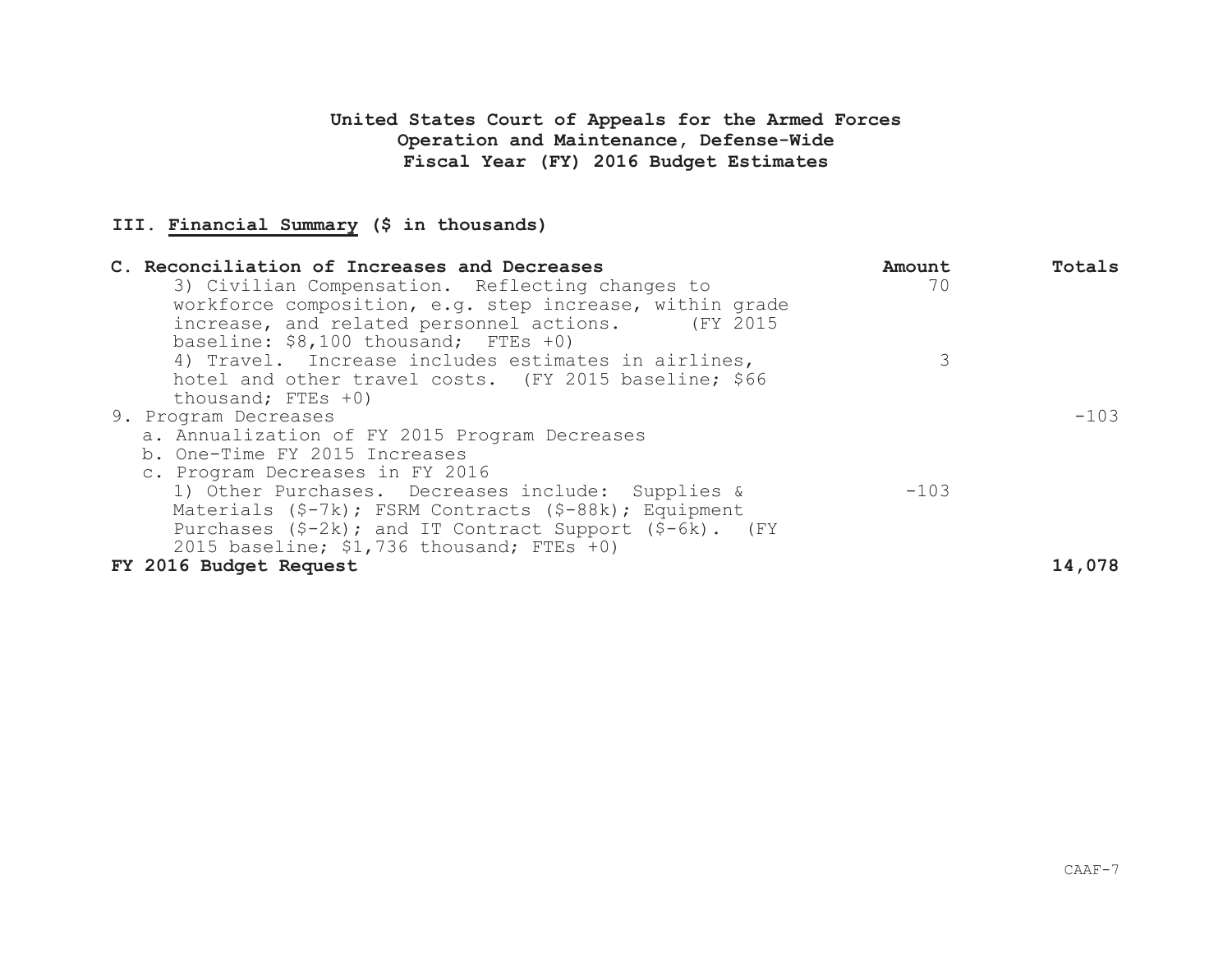#### **IV. Performance Criteria and Evaluation Summary:**

The Court reviews cases from all of the Armed Forces which, primarily come from the Uniformed Services Courts of Criminal Appeals. The Court addresses cases involving a broad range of legal issues, including constitutional law, criminal law, evidence, administrative law, and national security law. The Court continually meets its goal of deciding each case accepted by reviewing authorities, thereby serving its function as defined in the UCMJ (10 USC 941).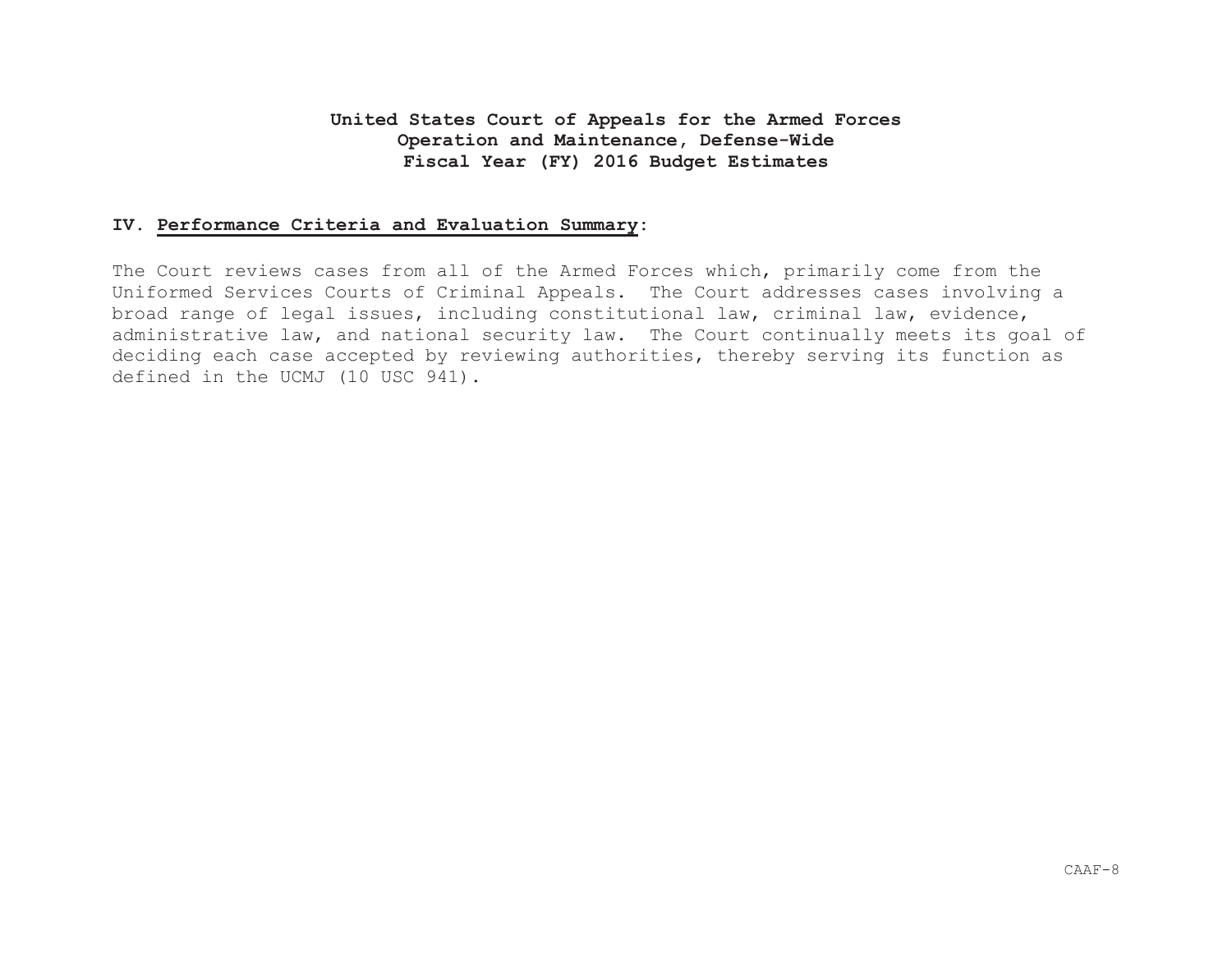| V. Personnel Summary                                | FY 2014 | FY 2015         | <b>FY 2016</b>  | Change<br>$FY$ 2014/<br>FY 2015 | Change<br>FY 2015/<br>FY 2016 |
|-----------------------------------------------------|---------|-----------------|-----------------|---------------------------------|-------------------------------|
| Civilian End Strength (Total)                       | 57      | 59              | 59              |                                 |                               |
| U.S. Direct Hire                                    | 57      | 59              | 59              |                                 |                               |
| Total Direct Hire                                   | 57      | 59              | 59              |                                 |                               |
| Civilian FTEs (Total)                               | 57      | 59              | $\frac{59}{59}$ |                                 |                               |
| U.S. Direct Hire                                    | 57      | $\overline{59}$ |                 |                                 |                               |
| Total Direct Hire                                   | 57      | 59              | 59              |                                 |                               |
| Average Annual Civilian Salary (\$ in<br>thousands) | 129.8   | 137.3           | 140.7           | 7.5                             | 3.4                           |
| Contractor FTEs<br>(Total)                          |         |                 |                 |                                 |                               |